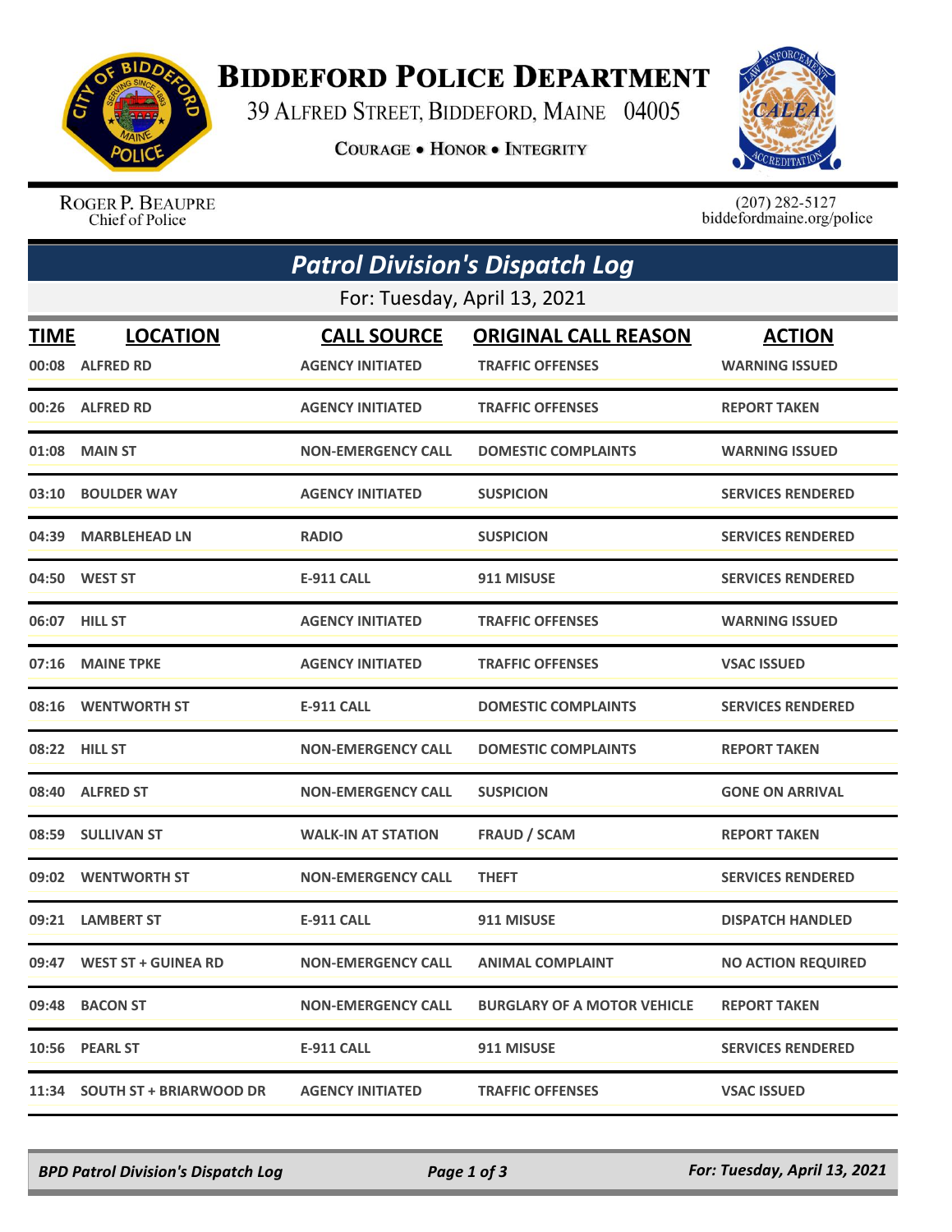| <b>TIME</b> | <b>LOCATION</b>                | <b>CALL SOURCE</b>        | <b>ORIGINAL CALL REASON</b> | <b>ACTION</b>                |
|-------------|--------------------------------|---------------------------|-----------------------------|------------------------------|
|             | 11:44 SOUTH ST + MAPLEWOOD AVE | <b>AGENCY INITIATED</b>   | <b>TRAFFIC OFFENSES</b>     | <b>WARNING ISSUED</b>        |
|             | 11:49 SOUTH ST                 | <b>AGENCY INITIATED</b>   | <b>TRAFFIC OFFENSES</b>     | <b>VSAC ISSUED</b>           |
|             | 12:12 SOUTH ST + WESTMORE AVE  | <b>AGENCY INITIATED</b>   | <b>TRAFFIC OFFENSES</b>     | <b>VSAC ISSUED</b>           |
|             | 12:28 SOUTH ST                 | <b>AGENCY INITIATED</b>   | <b>TRAFFIC OFFENSES</b>     | <b>WARNING ISSUED</b>        |
|             | 12:37 SOUTH ST                 | <b>AGENCY INITIATED</b>   | <b>TRAFFIC OFFENSES</b>     | <b>VSAC ISSUED</b>           |
|             | 12:37 OAK RIDGE RD             | <b>E-911 CALL</b>         | 911 MISUSE                  | <b>SERVICES RENDERED</b>     |
|             | 12:50 SOUTH ST                 | <b>AGENCY INITIATED</b>   | <b>TRAFFIC OFFENSES</b>     | <b>VSAC ISSUED</b>           |
|             | 13:04 SOUTH ST + HAYFIELD RD   | <b>AGENCY INITIATED</b>   | <b>TRAFFIC OFFENSES</b>     | <b>VSAC ISSUED</b>           |
|             | 13:14 FOSS ST                  | <b>NON-EMERGENCY CALL</b> | <b>PARKING COMPLAINT</b>    | <b>PARKING TICKET ISSUED</b> |
|             | 13:19 SOUTH ST                 | <b>AGENCY INITIATED</b>   | <b>TRAFFIC OFFENSES</b>     | <b>WARNING ISSUED</b>        |
|             | 13:24 BEACH HOUSE LN           | <b>WALK-IN AT STATION</b> | <b>ANIMAL COMPLAINT</b>     | <b>SERVICES RENDERED</b>     |
|             | 13:31 SOUTH ST                 | <b>AGENCY INITIATED</b>   | <b>TRAFFIC OFFENSES</b>     | <b>WARNING ISSUED</b>        |
|             | 13:35 SOUTH ST                 | <b>NON-EMERGENCY CALL</b> | <b>JUVENILE OFFENSES</b>    | <b>TRANSPORT TO HOSPITAL</b> |
|             | 13:38 SOUTH ST + FOX HOLLOW DR | <b>AGENCY INITIATED</b>   | <b>TRAFFIC OFFENSES</b>     | <b>WARNING ISSUED</b>        |
|             | 13:46 SOUTH ST + HAYFIELD RD   | <b>AGENCY INITIATED</b>   | <b>TRAFFIC OFFENSES</b>     | <b>VSAC ISSUED</b>           |
|             | 14:00 SOUTH ST                 | <b>AGENCY INITIATED</b>   | <b>TRAFFIC OFFENSES</b>     | <b>VSAC ISSUED</b>           |
|             | 14:16 SOUTH ST                 | <b>AGENCY INITIATED</b>   | <b>TRAFFIC OFFENSES</b>     | <b>WARNING ISSUED</b>        |
|             | 14:22 SOUTH ST + WESTERN AVE   | <b>AGENCY INITIATED</b>   | <b>TRAFFIC OFFENSES</b>     | <b>WARNING ISSUED</b>        |
|             | 14:42 WEST ST                  | <b>AGENCY INITIATED</b>   | <b>TRAFFIC OFFENSES</b>     | <b>VSAC ISSUED</b>           |
|             | 14:54 MEDICAL CENTER DR        | E-911 CALL                | 911 MISUSE                  | <b>DISPATCH HANDLED</b>      |
|             | 14:55 PRISCILLA AVE + WEST ST  | <b>AGENCY INITIATED</b>   | <b>TRAFFIC OFFENSES</b>     | <b>WARNING ISSUED</b>        |
|             | 15:09 HILL ST                  | <b>AGENCY INITIATED</b>   | <b>TRAFFIC OFFENSES</b>     | <b>VSAC ISSUED</b>           |
|             | 15:20 MAIN ST                  | <b>AGENCY INITIATED</b>   | <b>TRAFFIC OFFENSES</b>     | <b>WARNING ISSUED</b>        |
|             | 15:37 HILL ST + WINTER GARDEN  | <b>AGENCY INITIATED</b>   | <b>TRAFFIC OFFENSES</b>     | <b>WARNING ISSUED</b>        |
|             | 16:15 CENTER ST                | <b>NON-EMERGENCY CALL</b> | <b>PARKING COMPLAINT</b>    | <b>REFERRED OTHER AGENCY</b> |

*BPD Patrol Division's Dispatch Log Page 2 of 3 For: Tuesday, April 13, 2021*